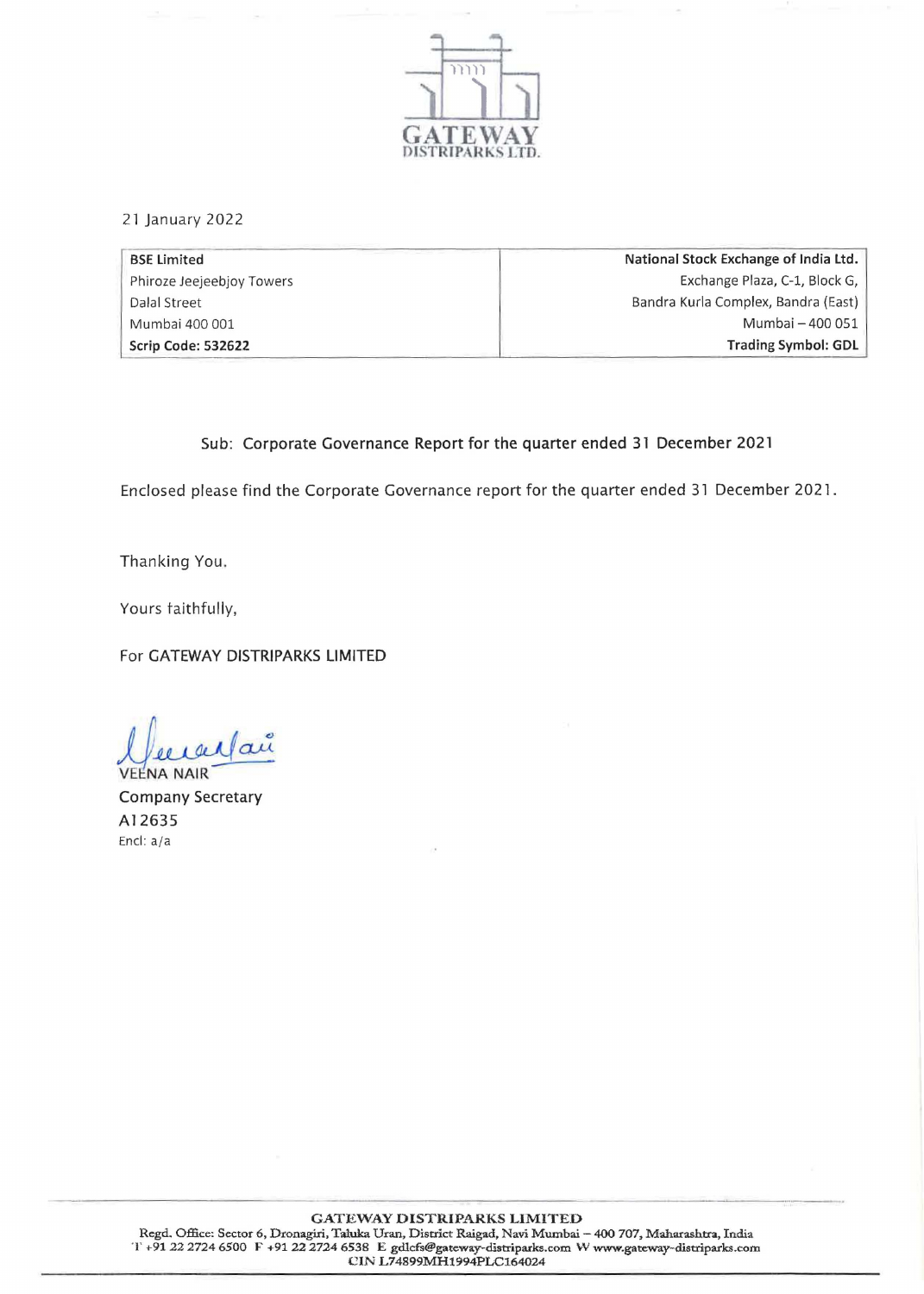| <b>General information about company</b>                       |                                    |  |  |  |  |  |  |  |
|----------------------------------------------------------------|------------------------------------|--|--|--|--|--|--|--|
| Scrip code                                                     | 532622                             |  |  |  |  |  |  |  |
| NSE Symbol                                                     | GDL                                |  |  |  |  |  |  |  |
| MSEI Symbol                                                    | <b>NOTLISTED</b>                   |  |  |  |  |  |  |  |
| ISIN                                                           | INE852F01015                       |  |  |  |  |  |  |  |
| Name of the entity                                             | <b>GATEWAY DISTRIPARKS LIMITED</b> |  |  |  |  |  |  |  |
| Date of start of financial year                                | 01-04-2021                         |  |  |  |  |  |  |  |
| Date of end of financial year                                  | 31-03-2022                         |  |  |  |  |  |  |  |
| Reporting Quarter                                              | Quarterly                          |  |  |  |  |  |  |  |
| Date of Report                                                 | 31-12-2021                         |  |  |  |  |  |  |  |
| Risk management committee                                      | Applicable                         |  |  |  |  |  |  |  |
| Market Capitalisation as per immediate previous Financial Year | Top 1000 listed entities           |  |  |  |  |  |  |  |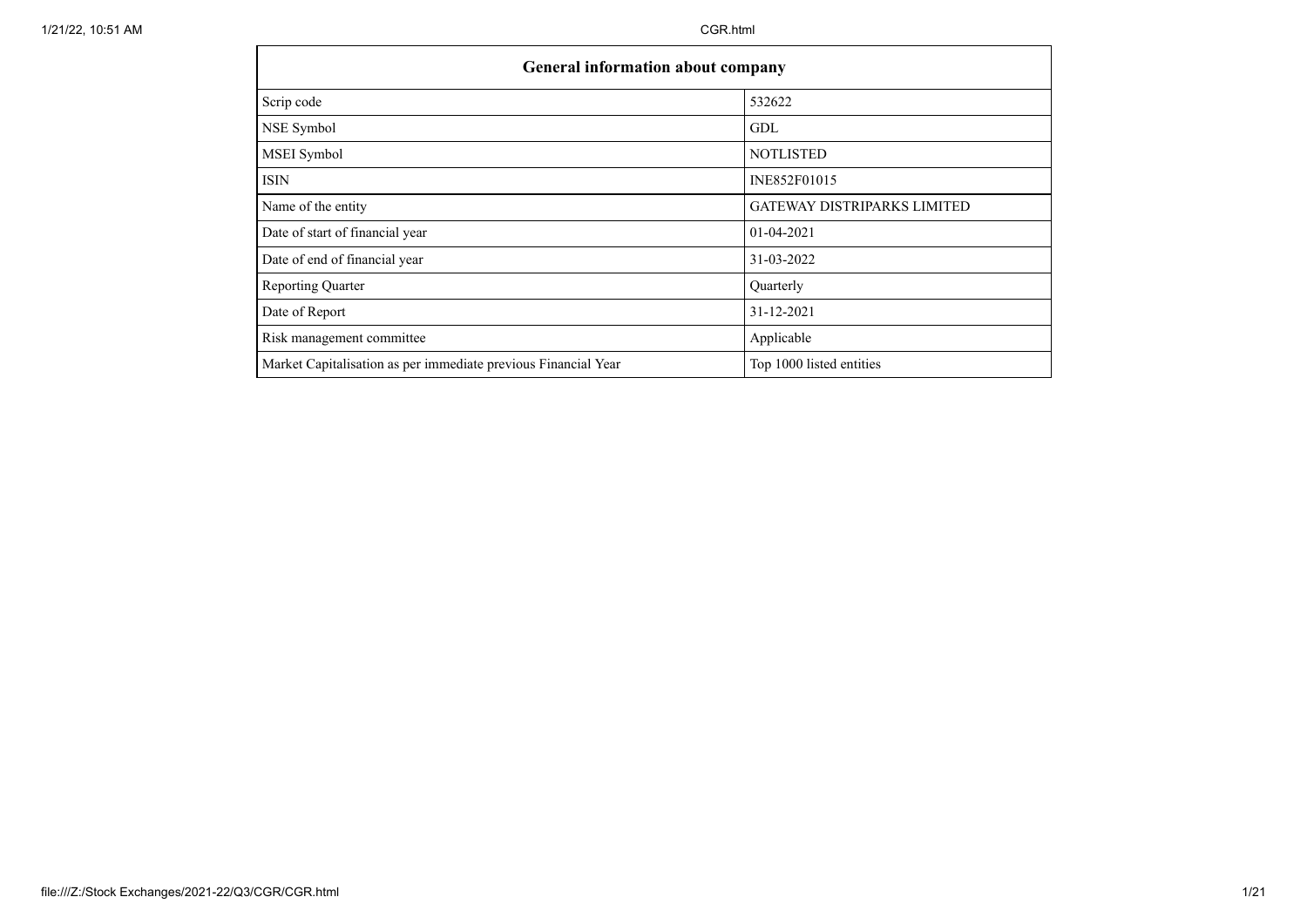|                |                      |                                                      |            |          |                                                       |                                       |                                                |                          |                                                                                                      |                                             | <b>Annexure I</b>                           |                                                           |                      |                                            |                                                                                                                                                |                                                                                                                                                                      |                                                                                                                                                                          |                                                                                                                                                                                                            |                                      |                                      |
|----------------|----------------------|------------------------------------------------------|------------|----------|-------------------------------------------------------|---------------------------------------|------------------------------------------------|--------------------------|------------------------------------------------------------------------------------------------------|---------------------------------------------|---------------------------------------------|-----------------------------------------------------------|----------------------|--------------------------------------------|------------------------------------------------------------------------------------------------------------------------------------------------|----------------------------------------------------------------------------------------------------------------------------------------------------------------------|--------------------------------------------------------------------------------------------------------------------------------------------------------------------------|------------------------------------------------------------------------------------------------------------------------------------------------------------------------------------------------------------|--------------------------------------|--------------------------------------|
|                |                      |                                                      |            |          |                                                       |                                       |                                                |                          | Annexure I to be submitted by listed entity on quarterly basis                                       |                                             |                                             |                                                           |                      |                                            |                                                                                                                                                |                                                                                                                                                                      |                                                                                                                                                                          |                                                                                                                                                                                                            |                                      |                                      |
|                |                      |                                                      |            |          |                                                       |                                       |                                                |                          |                                                                                                      |                                             | <b>I. Composition of Board of Directors</b> |                                                           |                      |                                            |                                                                                                                                                |                                                                                                                                                                      |                                                                                                                                                                          |                                                                                                                                                                                                            |                                      |                                      |
|                |                      |                                                      |            |          |                                                       |                                       |                                                |                          | Disclosure of notes on composition of board of directors explanatory                                 |                                             |                                             |                                                           |                      |                                            |                                                                                                                                                |                                                                                                                                                                      |                                                                                                                                                                          |                                                                                                                                                                                                            |                                      |                                      |
|                |                      |                                                      |            |          |                                                       |                                       |                                                |                          |                                                                                                      |                                             |                                             | Whether the listed entity has a Regular Chairperson   Yes |                      |                                            |                                                                                                                                                |                                                                                                                                                                      |                                                                                                                                                                          |                                                                                                                                                                                                            |                                      |                                      |
|                |                      |                                                      |            |          |                                                       |                                       |                                                |                          |                                                                                                      |                                             |                                             | Whether Chairperson is related to MD or CEO   Yes         |                      |                                            |                                                                                                                                                |                                                                                                                                                                      |                                                                                                                                                                          |                                                                                                                                                                                                            |                                      |                                      |
| Sr             | Title<br>(Mr)<br>Ms) | Name of the<br>Director                              | PAN        | DIN      | Category 1<br>of directors                            | Category 2<br>of directors            | $\operatorname{Category}$<br>3 of<br>directors | Date<br>of<br>Birth      | Whether<br>special<br>resolution<br>passed?<br>[Refer Reg.<br>$17(1A)$ of<br>Listing<br>Regulations] | Date of<br>passing<br>special<br>resolution | <b>Initial Date</b><br>of<br>appointment    | Date of Re-<br>appointment                                | Date of<br>cessation | Tenure<br>of<br>director<br>(in<br>months) | No of<br>Directorship<br>in listed<br>entities<br>including<br>this listed<br>entity (Refer<br>Regulation<br>17A of<br>Listing<br>Regulations) | No of<br>Independent<br>Directorship<br>in listed<br>entities<br>including<br>this listed<br>entity<br>(Refer<br>Regulation<br>$17A(1)$ of<br>Listing<br>Regulations | Number of<br>memberships<br>in Audit/<br>Stakeholder<br>Committee(s)<br>including this<br>listed entity<br>(Refer<br>Regulation<br>$26(1)$ of<br>Listing<br>Regulations) | No of post<br>of<br>Chairperson<br>in Audit/<br>Stakeholder<br>Committee<br>held in listed<br>entities<br>including<br>this listed<br>entity (Refer<br>Regulation<br>$26(1)$ of<br>Listing<br>Regulations) | Notes for<br>not<br>providing<br>PAN | Notes for<br>not<br>providing<br>DIN |
|                | Mr                   | PREM<br><b>KISHAN</b><br><b>DASS</b><br><b>GUPTA</b> | AAKPG2127J | 00011670 | Executive<br>Director                                 | Chairperson<br>related to<br>Promoter | MD                                             | $22 -$<br>$02 -$<br>1958 | <b>NA</b>                                                                                            |                                             | 15-03-1994                                  | 20-07-2017                                                |                      |                                            | $\overline{2}$                                                                                                                                 | $\Omega$                                                                                                                                                             | 3                                                                                                                                                                        |                                                                                                                                                                                                            |                                      |                                      |
| $\overline{2}$ | Mr                   | <b>ISHAAN</b><br><b>GUPTA</b>                        | APFPG1166F | 05298583 | Executive<br>Director                                 | Not<br>Applicable                     | MD                                             | $22 -$<br>$07 -$<br>1988 | NA                                                                                                   |                                             | 26-05-2012                                  | 08-02-2017                                                |                      |                                            | $\overline{2}$                                                                                                                                 | $\overline{0}$                                                                                                                                                       | $\Omega$                                                                                                                                                                 | $\Omega$                                                                                                                                                                                                   |                                      |                                      |
| $\overline{3}$ | $\rm{Mr}$            | <b>SAMVID</b><br><b>GUPTA</b>                        | AXOPG2763K | 05320765 | Non-<br>Executive -<br>Non<br>Independent<br>Director | Not<br>Applicable                     |                                                | $30 -$<br>$09 -$<br>1992 | NA                                                                                                   |                                             | 12-03-2020                                  |                                                           |                      |                                            | $\overline{c}$                                                                                                                                 | $\theta$                                                                                                                                                             |                                                                                                                                                                          | $\Omega$                                                                                                                                                                                                   |                                      |                                      |
| $\overline{4}$ | Mr                   | ANIL<br><b>AGGARWAL</b>                              | AABPA5289J | 01385684 | Non-<br>Executive -<br>Independent<br>Director        | Not<br>Applicable                     |                                                | $20 -$<br>$05 -$<br>1958 | <b>NA</b>                                                                                            |                                             | 27-04-2021                                  | 27-04-2021                                                |                      | 60                                         | $\overline{2}$                                                                                                                                 | $\Omega$                                                                                                                                                             | 5                                                                                                                                                                        |                                                                                                                                                                                                            |                                      |                                      |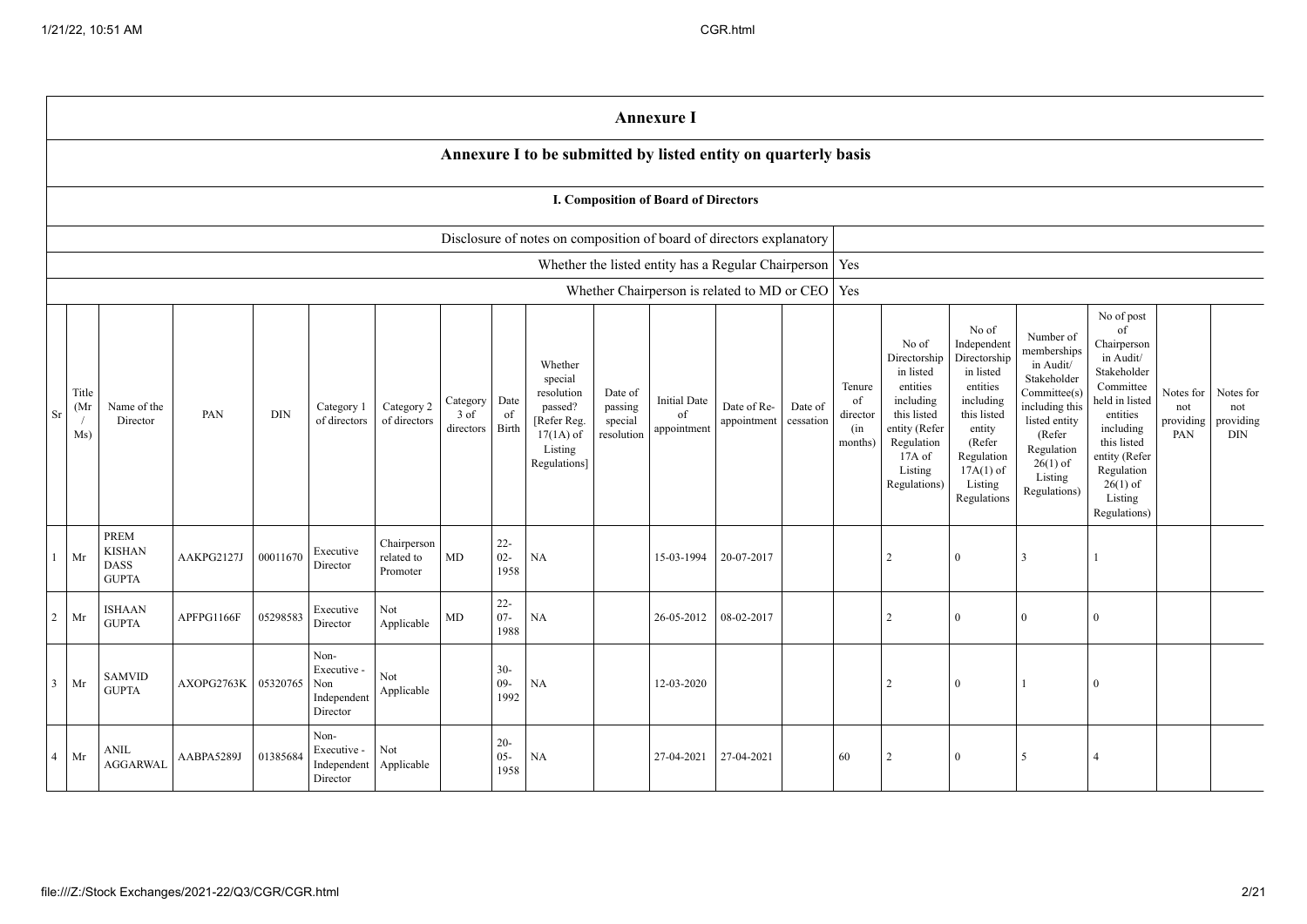Г

|           |                                                     |                                                                      |            |            |                                                |                               |                               |                          |                                                                                                      |                                             |                                          | <b>I. Composition of Board of Directors</b> |                      |                                            |                                                                                                                                                |                                                                                                                                                                      |                                                                                                                                                                          |                                                                                                                                                                                                        |
|-----------|-----------------------------------------------------|----------------------------------------------------------------------|------------|------------|------------------------------------------------|-------------------------------|-------------------------------|--------------------------|------------------------------------------------------------------------------------------------------|---------------------------------------------|------------------------------------------|---------------------------------------------|----------------------|--------------------------------------------|------------------------------------------------------------------------------------------------------------------------------------------------|----------------------------------------------------------------------------------------------------------------------------------------------------------------------|--------------------------------------------------------------------------------------------------------------------------------------------------------------------------|--------------------------------------------------------------------------------------------------------------------------------------------------------------------------------------------------------|
|           |                                                     | Disclosure of notes on composition of board of directors explanatory |            |            |                                                |                               |                               |                          |                                                                                                      |                                             |                                          |                                             |                      |                                            |                                                                                                                                                |                                                                                                                                                                      |                                                                                                                                                                          |                                                                                                                                                                                                        |
|           | Whether the listed entity has a Regular Chairperson |                                                                      |            |            |                                                |                               |                               |                          |                                                                                                      |                                             |                                          |                                             |                      |                                            |                                                                                                                                                |                                                                                                                                                                      |                                                                                                                                                                          |                                                                                                                                                                                                        |
| <b>Sr</b> | Title<br>(Mr)<br>Ms)                                | Name of<br>the<br>Director                                           | PAN        | <b>DIN</b> | Category 1<br>of directors                     | Category 2<br>of<br>directors | Category<br>3 of<br>directors | Date<br>- of<br>Birth    | Whether<br>special<br>resolution<br>passed?<br>[Refer Reg.<br>$17(1A)$ of<br>Listing<br>Regulations] | Date of<br>passing<br>special<br>resolution | <b>Initial Date</b><br>of<br>appointment | Date of Re-<br>appointment                  | Date of<br>cessation | Tenure<br>of<br>director<br>(in<br>months) | No of<br>Directorship<br>in listed<br>entities<br>including<br>this listed<br>entity (Refer<br>Regulation<br>17A of<br>Listing<br>Regulations) | No of<br>Independent<br>Directorship<br>in listed<br>entities<br>including<br>this listed<br>entity<br>(Refer<br>Regulation<br>$17A(1)$ of<br>Listing<br>Regulations | Number of<br>memberships<br>in Audit/<br>Stakeholder<br>Committee(s)<br>including this<br>listed entity<br>(Refer<br>Regulation<br>$26(1)$ of<br>Listing<br>Regulations) | No of post<br>of<br>Chairperson<br>in Audit/<br>Stakeholde<br>Committee<br>held in liste<br>entities<br>including<br>this listed<br>entity (Refe<br>Regulation<br>$26(1)$ of<br>Listing<br>Regulations |
| 5         | Mr                                                  | <b>ARUN</b><br><b>KUMAR</b><br><b>GUPTA</b>                          | AAAPG4063H | 06571270   | Non-<br>Executive -<br>Independent<br>Director | Not<br>Applicable             |                               | $24 -$<br>$03 -$<br>1961 | NA                                                                                                   |                                             | 27-04-2016                               | 27-04-2021                                  |                      | 60                                         |                                                                                                                                                | 2                                                                                                                                                                    | 5                                                                                                                                                                        |                                                                                                                                                                                                        |
| 6         | Mrs                                                 | <b>SHUKLA</b><br>WASSAN                                              | AAHPW8633J | 02770898   | Non-<br>Executive -<br>Independent<br>Director | Not<br>Applicable             |                               | $18-$<br>$12 -$<br>1959  | NA                                                                                                   |                                             | 12-03-2020                               | 12-03-2020                                  |                      | 24                                         | $\sim$                                                                                                                                         | -5                                                                                                                                                                   | $\overline{4}$                                                                                                                                                           |                                                                                                                                                                                                        |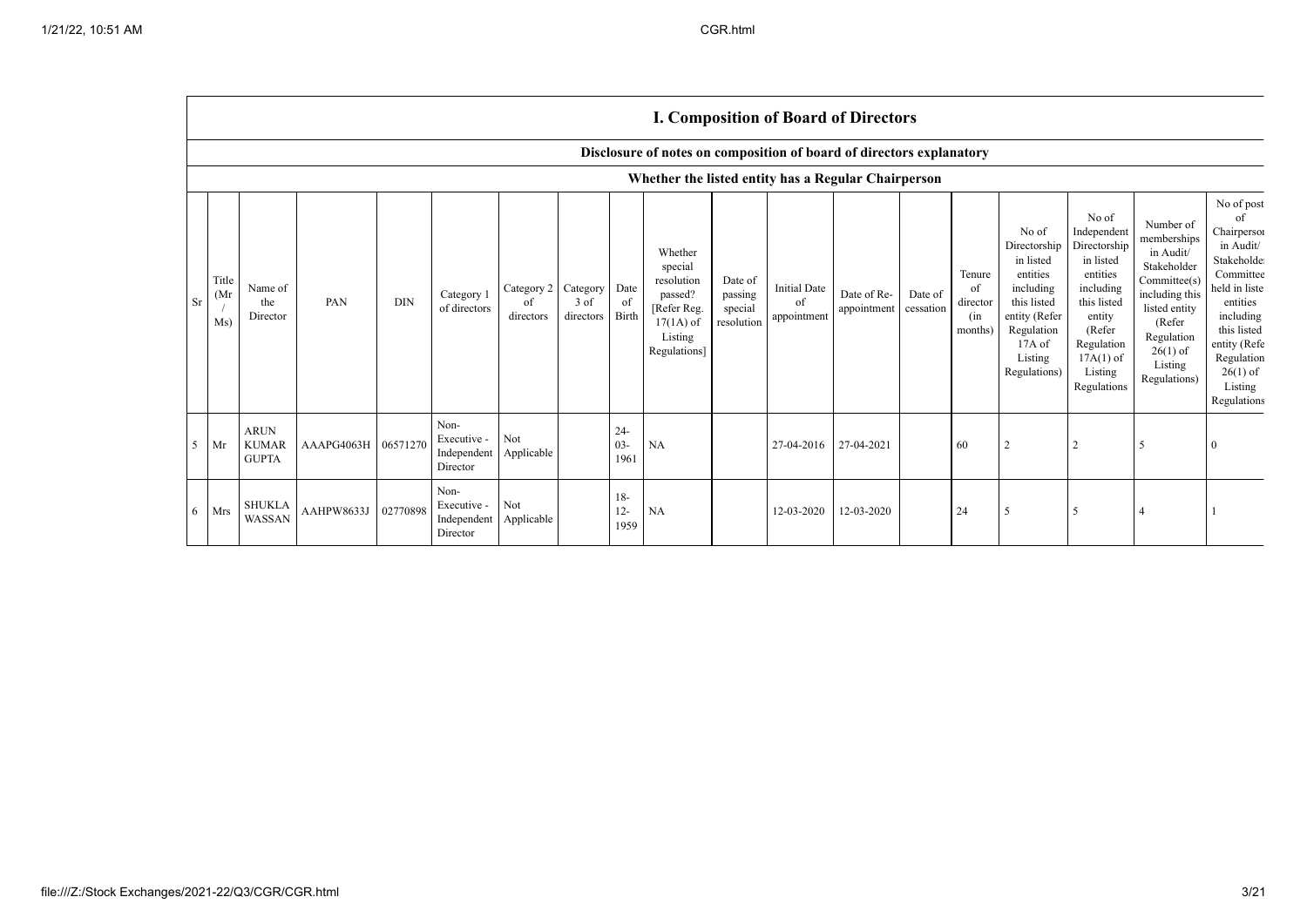| Annexure 1                                                                            |  |  |  |  |  |  |
|---------------------------------------------------------------------------------------|--|--|--|--|--|--|
| <b>II. Composition of Committees</b>                                                  |  |  |  |  |  |  |
| Disclosure of notes on composition of committees explanatory   Textual Information(1) |  |  |  |  |  |  |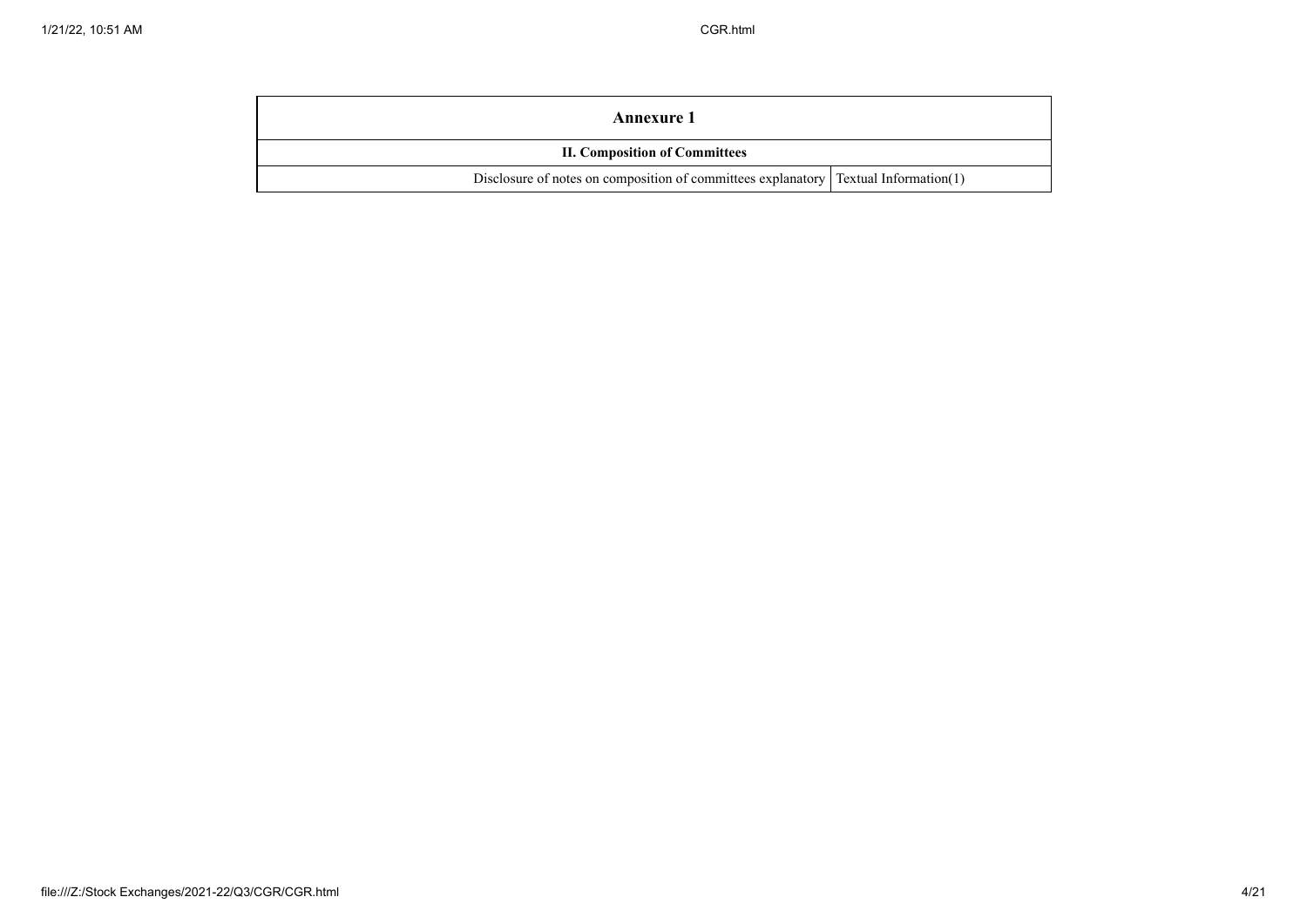|                        | <b>Annexure 1 Text Block</b>                                                                                                            |
|------------------------|-----------------------------------------------------------------------------------------------------------------------------------------|
|                        | The Audit Committee and Corporate Social Responsibility Committee were reconstituted at the Board<br>Meeting held on 21st October 2021. |
| Textual Information(1) | Risk Management Committe was constituted at the Board Meeting held on 21st October 2021.                                                |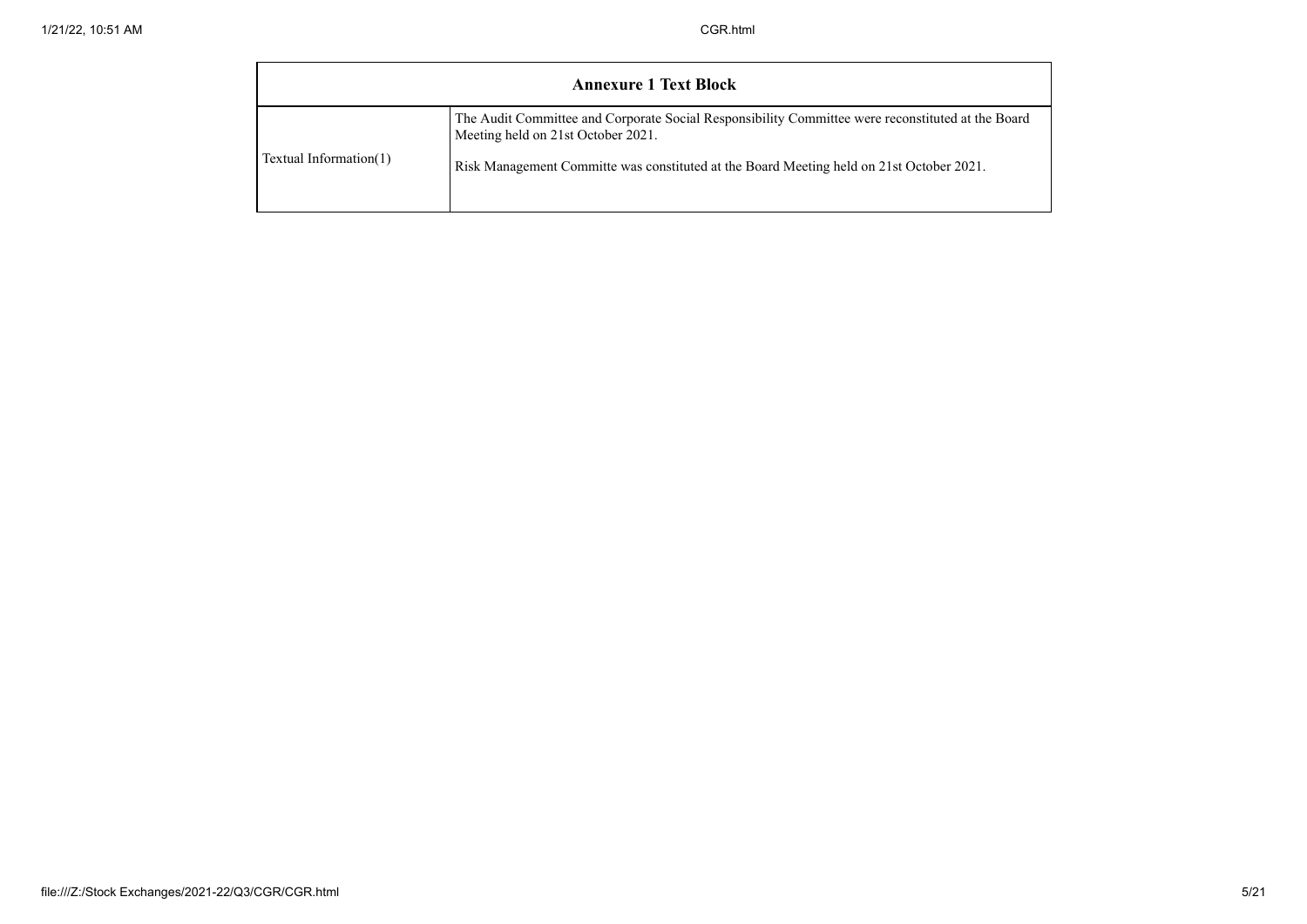|                | <b>Audit Committee Details</b>                              |                                   |                                             |                            |                        |                      |                              |  |  |  |  |
|----------------|-------------------------------------------------------------|-----------------------------------|---------------------------------------------|----------------------------|------------------------|----------------------|------------------------------|--|--|--|--|
|                | Whether the Audit Committee has a Regular Chairperson   Yes |                                   |                                             |                            |                        |                      |                              |  |  |  |  |
| Sr             | <b>DIN</b><br>Number                                        | Name of Committee<br>members      | Category 1 of directors                     | Category 2 of<br>directors | Date of<br>Appointment | Date of<br>Cessation | Remarks                      |  |  |  |  |
|                |                                                             | 01385684 ANIL AGGARWAL            | Non-Executive - Independent<br>Director     | Chairperson                | 27-04-2021             |                      | Textual<br>Information $(1)$ |  |  |  |  |
| $\overline{2}$ | 06571270                                                    | <b>ARUN KUMAR</b><br><b>GUPTA</b> | Non-Executive - Independent<br>Director     | Member                     | $10 - 11 - 2016$       |                      |                              |  |  |  |  |
| 3              | 05320765                                                    | <b>SAMVID GUPTA</b>               | Non-Executive - Non<br>Independent Director | Member                     | 21-10-2021             |                      | Textual<br>Information $(2)$ |  |  |  |  |
| $\overline{4}$ | 00011670                                                    | PREM KISHAN<br><b>DASS GUPTA</b>  | <b>Executive Director</b>                   | Member                     | $10 - 11 - 2016$       | $21 - 10 - 2021$     | Textual<br>Information $(3)$ |  |  |  |  |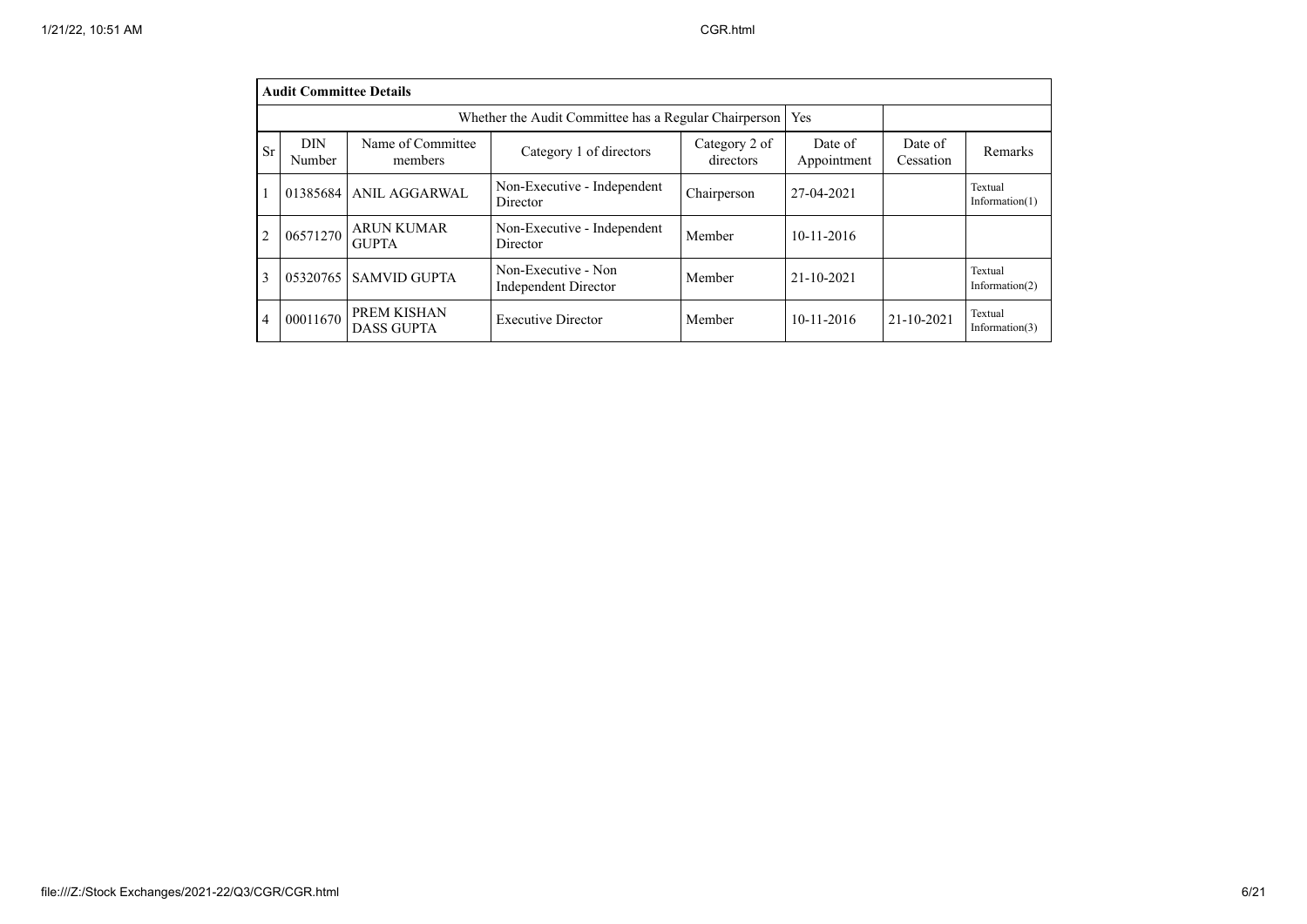| <b>Sr Text Block</b>   |                                                                                                                                                                       |  |  |  |  |  |  |  |  |
|------------------------|-----------------------------------------------------------------------------------------------------------------------------------------------------------------------|--|--|--|--|--|--|--|--|
| Textual Information(1) | Audit Committee was reconstituted at the Board Meeting held on 21st October 2021, wherein Mr.Anil<br>Aggarwal was appointed as the Chariman of the Audit committee.   |  |  |  |  |  |  |  |  |
| Textual Information(2) | Audit Committee was reconstituted at the Board Meeting held on 21st October 2021,<br>wherein Mr.Samvid Gupta was appointed as a member of the Audit committee.        |  |  |  |  |  |  |  |  |
| Textual Information(3) | Audit Committee was reconstituted at the Board Meeting held on 21st October 2021, wherein Mr. Prem<br>Kishan Dass Gupta ceased to be a member of the Audit Committee. |  |  |  |  |  |  |  |  |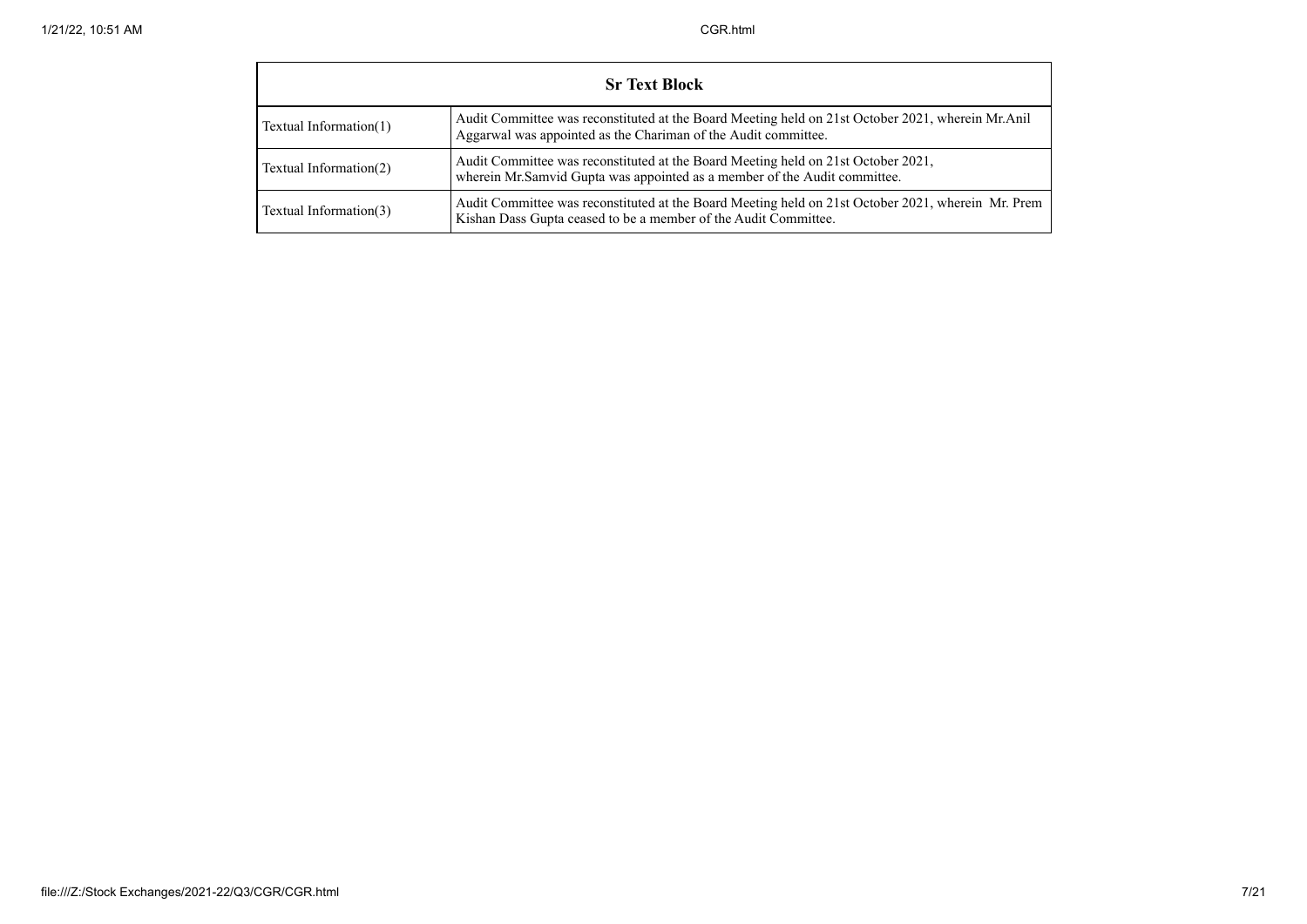|                | Nomination and remuneration committee                                              |                                   |                                         |                            |                        |                      |         |  |  |  |  |
|----------------|------------------------------------------------------------------------------------|-----------------------------------|-----------------------------------------|----------------------------|------------------------|----------------------|---------|--|--|--|--|
|                | Whether the Nomination and remuneration committee has a Regular Chairperson<br>Yes |                                   |                                         |                            |                        |                      |         |  |  |  |  |
| Sr             | DIN<br>Number                                                                      | Name of Committee<br>members      | Category 1 of directors                 | Category 2 of<br>directors | Date of<br>Appointment | Date of<br>Cessation | Remarks |  |  |  |  |
|                | 01385684                                                                           | ANIL AGGARWAL                     | Non-Executive - Independent<br>Director | Chairperson                | 27-04-2021             |                      |         |  |  |  |  |
| $\overline{2}$ | 00011670                                                                           | PREM KISHAN DASS<br><b>GUPTA</b>  | <b>Executive Director</b>               | Member                     | 10-11-2016             |                      |         |  |  |  |  |
| 3              | 06571270                                                                           | <b>ARUN KUMAR</b><br><b>GUPTA</b> | Non-Executive - Independent<br>Director | Member                     | 10-11-2016             |                      |         |  |  |  |  |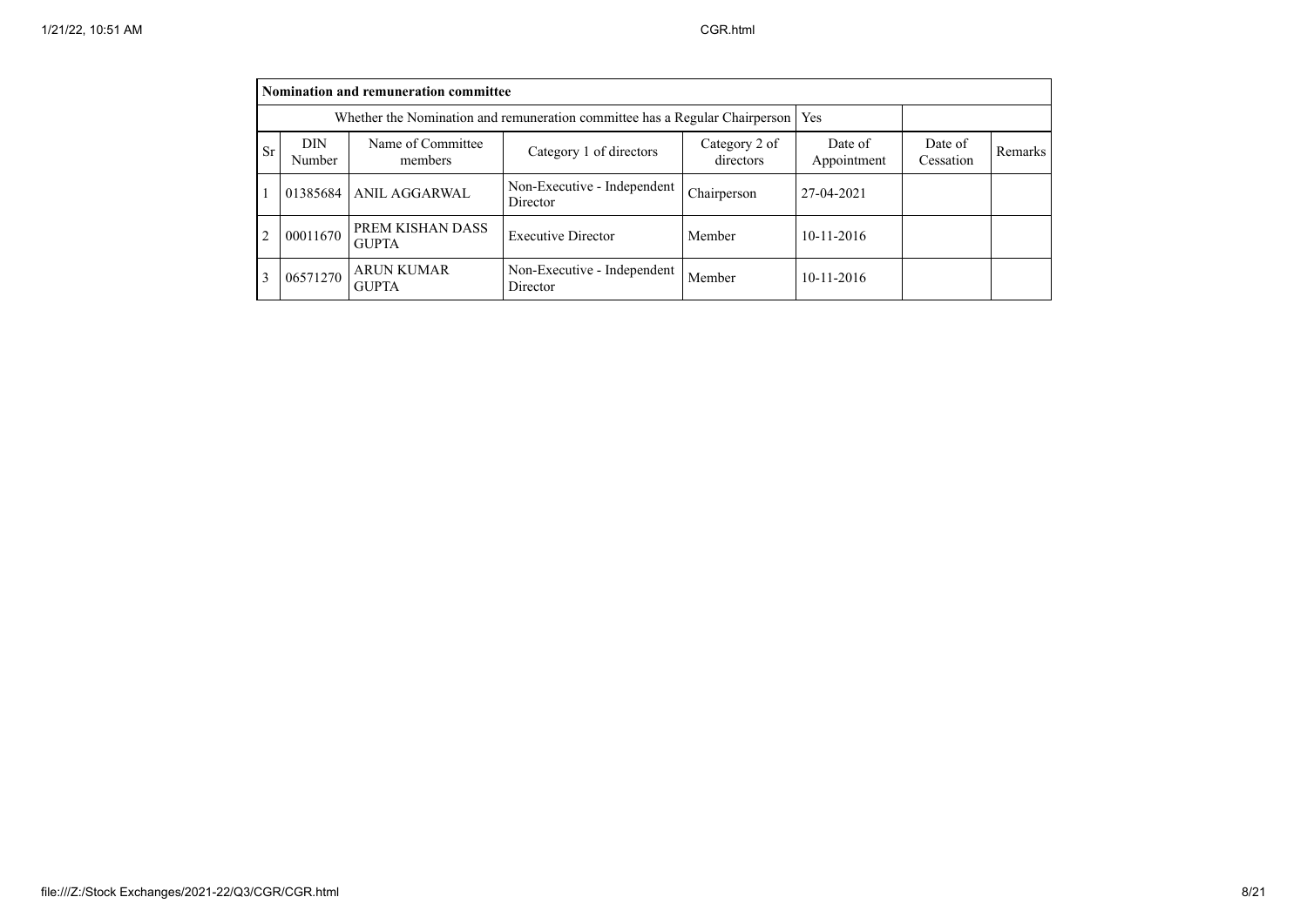|    | <b>Stakeholders Relationship Committee</b> |                                   |                                         |                            |                        |                      |         |  |  |  |  |
|----|--------------------------------------------|-----------------------------------|-----------------------------------------|----------------------------|------------------------|----------------------|---------|--|--|--|--|
|    |                                            |                                   |                                         |                            |                        |                      |         |  |  |  |  |
| Sr | <b>DIN</b><br>Number                       | Name of Committee<br>members      | Category 1 of directors                 | Category 2 of<br>directors | Date of<br>Appointment | Date of<br>Cessation | Remarks |  |  |  |  |
|    | 02770898                                   | <b>SHUKLA WASSAN</b>              | Non-Executive - Independent<br>Director | Chairperson                | 27-04-2021             |                      |         |  |  |  |  |
| 2  | 00011670                                   | PREM KISHAN DASS<br><b>GUPTA</b>  | <b>Executive Director</b>               | Member                     | $10-11-2016$           |                      |         |  |  |  |  |
| 3  | 06571270                                   | <b>ARUN KUMAR</b><br><b>GUPTA</b> | Non-Executive - Independent<br>Director | Member                     | $10-11-2016$           |                      |         |  |  |  |  |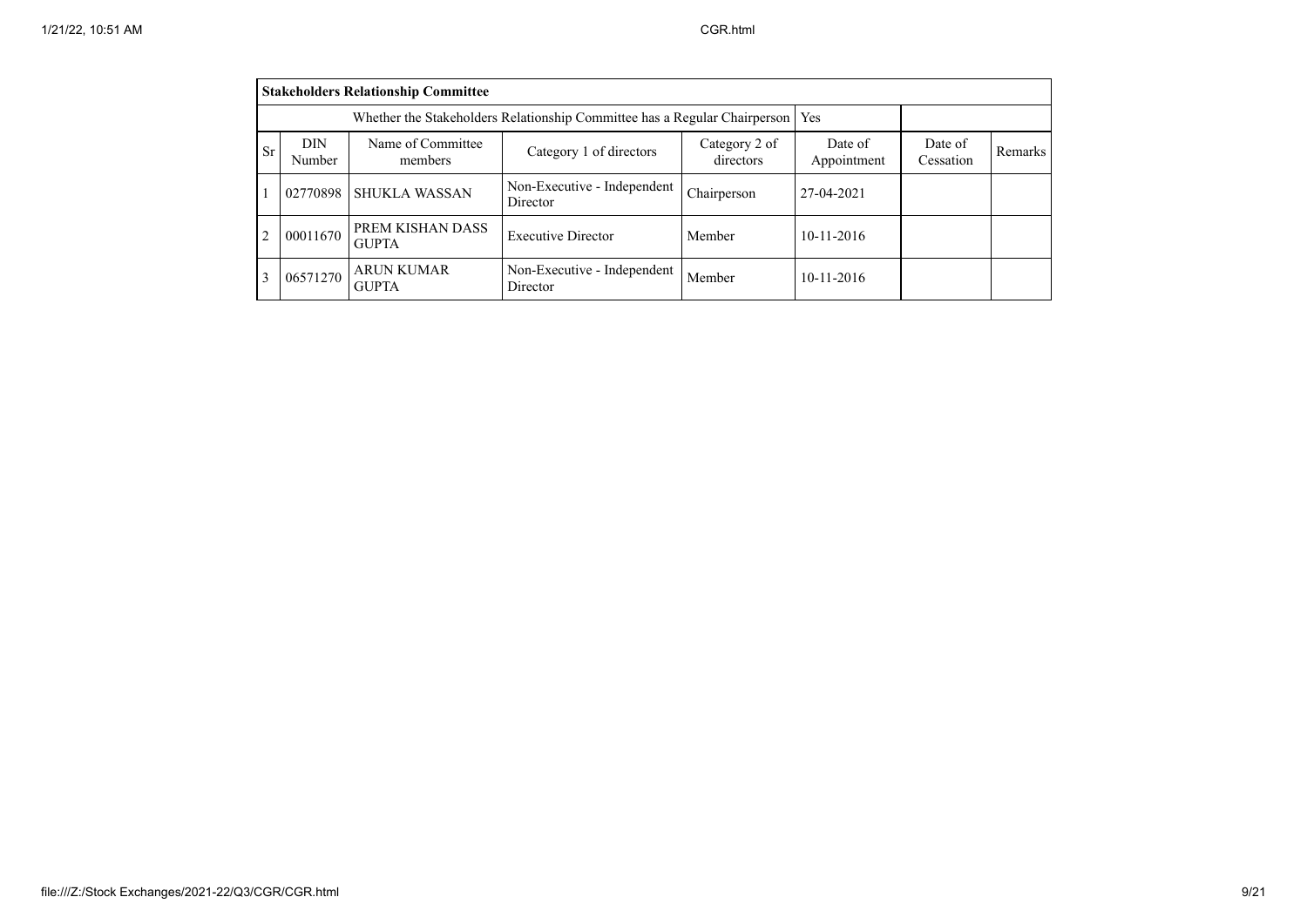|    |                      | <b>Risk Management Committee</b>                                      |                                            |                            |                        |                      |         |
|----|----------------------|-----------------------------------------------------------------------|--------------------------------------------|----------------------------|------------------------|----------------------|---------|
|    |                      | Whether the Risk Management Committee has a Regular Chairperson   Yes |                                            |                            |                        |                      |         |
| Sr | <b>DIN</b><br>Number | Name of Committee<br>members                                          | Category 1 of directors                    | Category 2 of<br>directors | Date of<br>Appointment | Date of<br>Cessation | Remarks |
|    | 06571270             | <b>ARUN KUMAR</b><br><b>GUPTA</b>                                     | Non-executive-Independent<br>Director      | Chairperson                | 21-10-2021             |                      |         |
|    | 05298583             | <b>ISHAAN GUPTA</b>                                                   | <b>Executive Director</b>                  | Member                     | 21-10-2021             |                      |         |
|    |                      | 05320765 SAMVID GUPTA                                                 | Non-executive -Non<br>Independent Director | Member                     | 21-10-2021             |                      |         |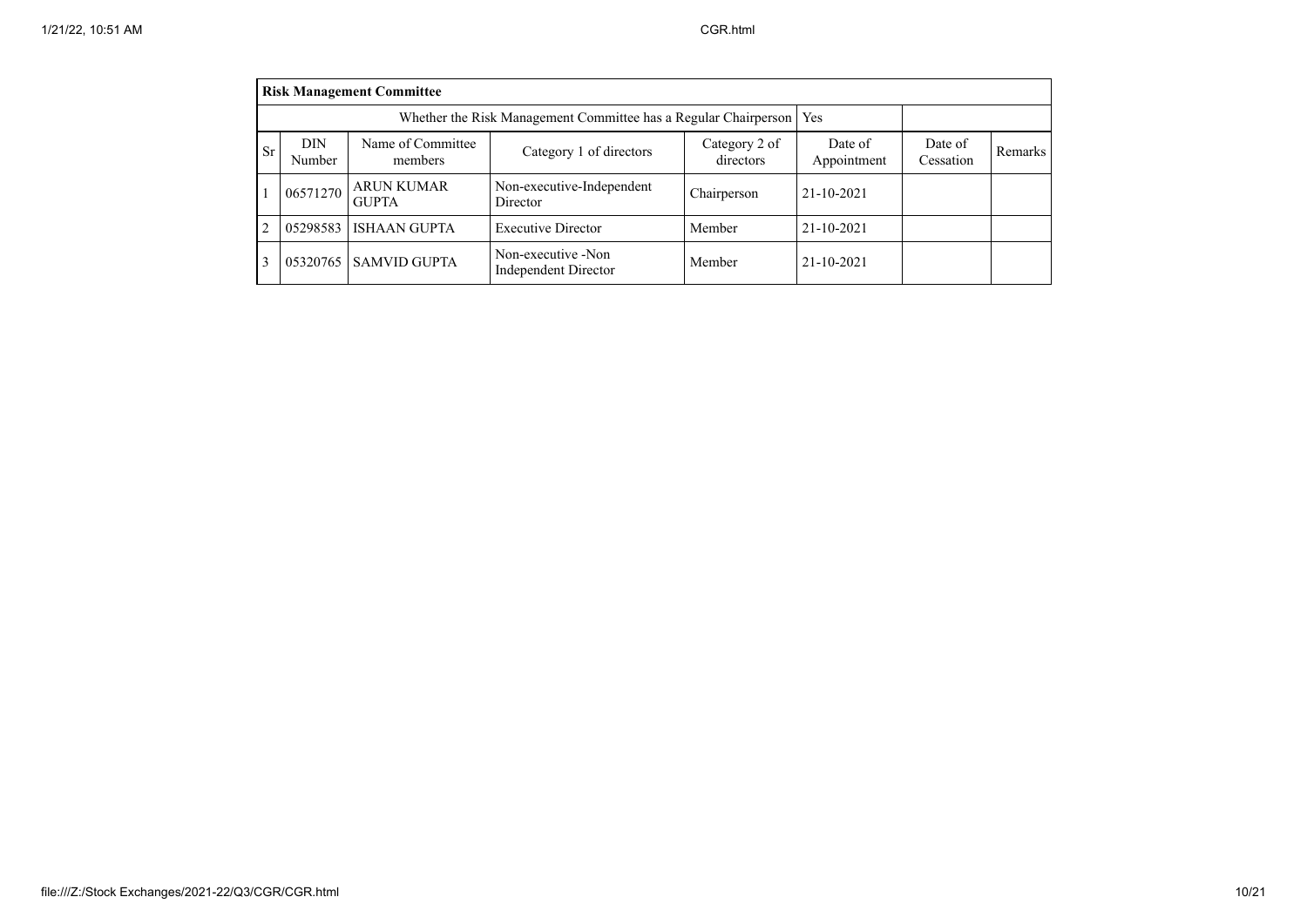|                | <b>Corporate Social Responsibility Committee</b> |                                                                                       |                                         |                            |                        |                      |                              |  |  |  |  |
|----------------|--------------------------------------------------|---------------------------------------------------------------------------------------|-----------------------------------------|----------------------------|------------------------|----------------------|------------------------------|--|--|--|--|
|                |                                                  | Whether the Corporate Social Responsibility Committee has a Regular Chairperson   Yes |                                         |                            |                        |                      |                              |  |  |  |  |
| <b>Sr</b>      | DIN<br>Number                                    | Name of Committee<br>members                                                          | Category 1 of directors                 | Category 2 of<br>directors | Date of<br>Appointment | Date of<br>Cessation | Remarks                      |  |  |  |  |
|                | 00011670                                         | PREM KISHAN DASS<br><b>GUPTA</b>                                                      | <b>Executive Director</b>               | Chairperson                | $10-11-2016$           |                      |                              |  |  |  |  |
| $\overline{2}$ | 05298583                                         | <b>ISHAAN GUPTA</b>                                                                   | <b>Executive Director</b>               | Member                     | 21-10-2021             |                      | Textual<br>Information $(1)$ |  |  |  |  |
| 3              | 02770898                                         | <b>SHUKLA WASSAN</b>                                                                  | Non-Executive -<br>Independent Director | Member                     | 21-10-2021             |                      | Textual<br>Information $(2)$ |  |  |  |  |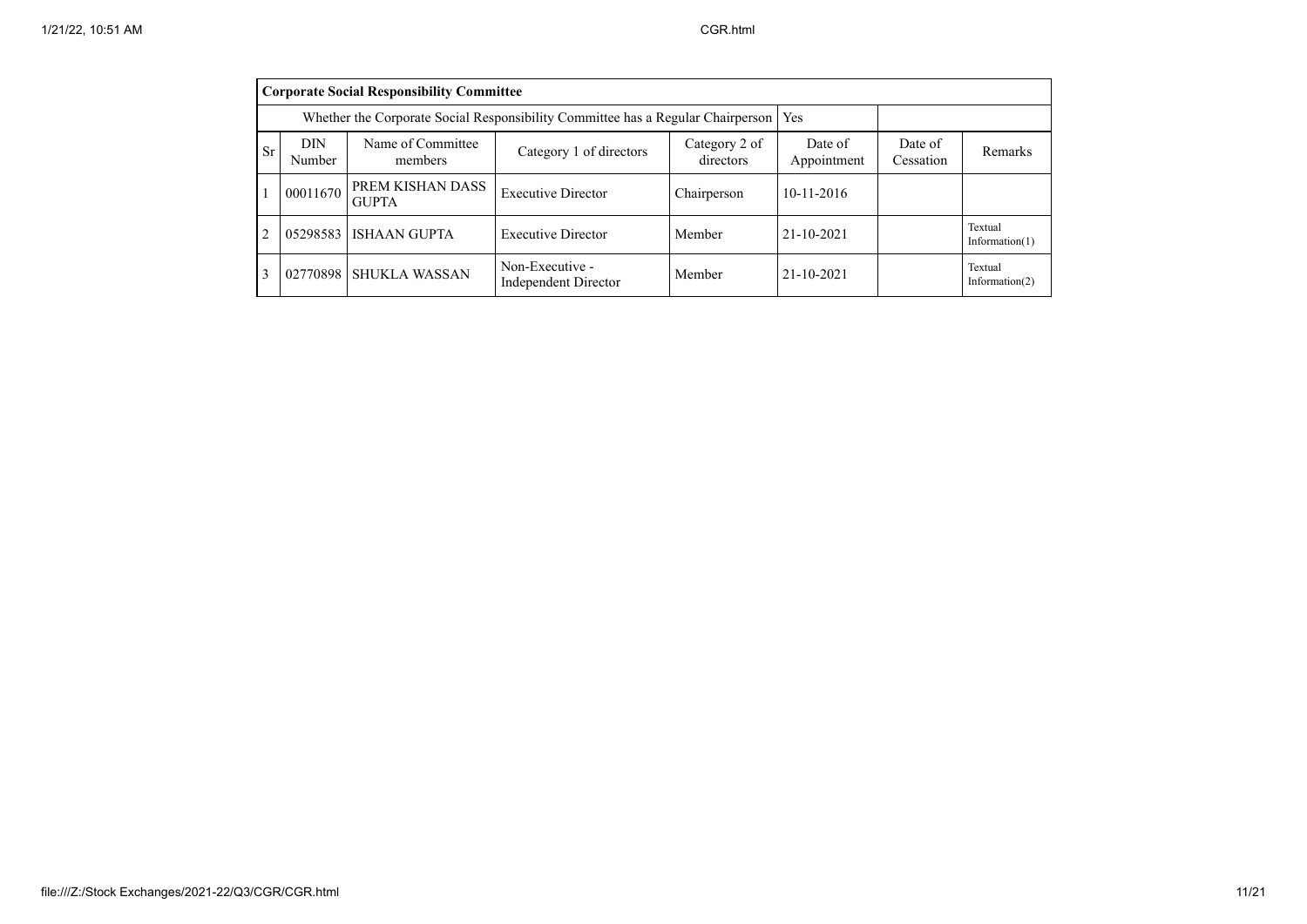| <b>Sr Text Block</b>   |                                                                                                                                                           |  |  |  |
|------------------------|-----------------------------------------------------------------------------------------------------------------------------------------------------------|--|--|--|
| Textual Information(1) | CSR Committee was reconstituted at the Board Meeting held on 21st October 2021, wherein Mr. Ishaan<br>Gupta was appointed as a member of CSR Committee.   |  |  |  |
| Textual Information(2) | CSR Committee was reconstituted at the Board Meeting held on 21st October 2021, wherein Mrs.<br>Shukla Wassan was appointed as a member of CSR Committee. |  |  |  |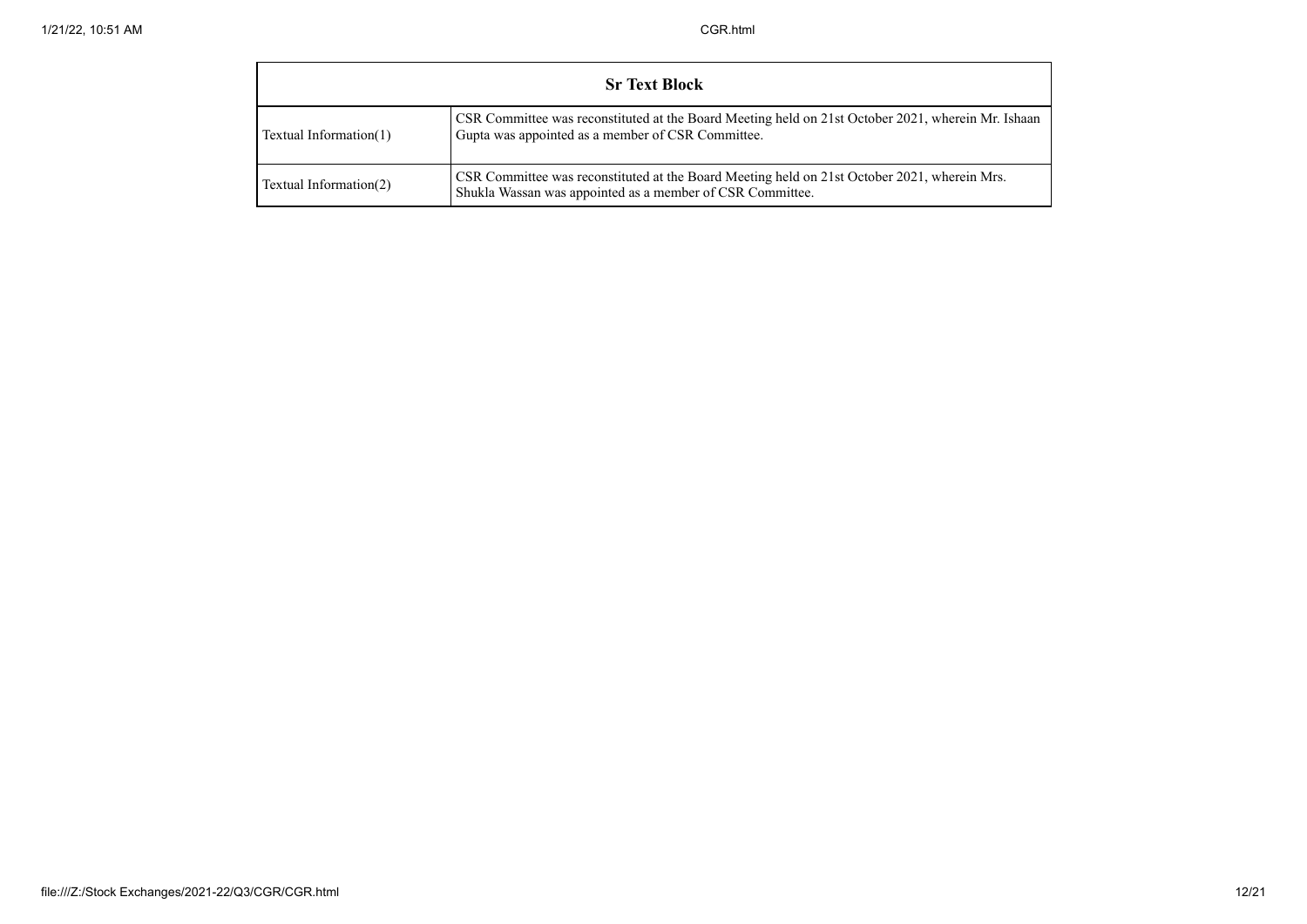| <b>Other Committee</b> |                                                                                                                                     |  |  |
|------------------------|-------------------------------------------------------------------------------------------------------------------------------------|--|--|
|                        | Sr   DIN Number   Name of Committee members   Name of other committee   Category 1 of directors   Category 2 of directors   Remarks |  |  |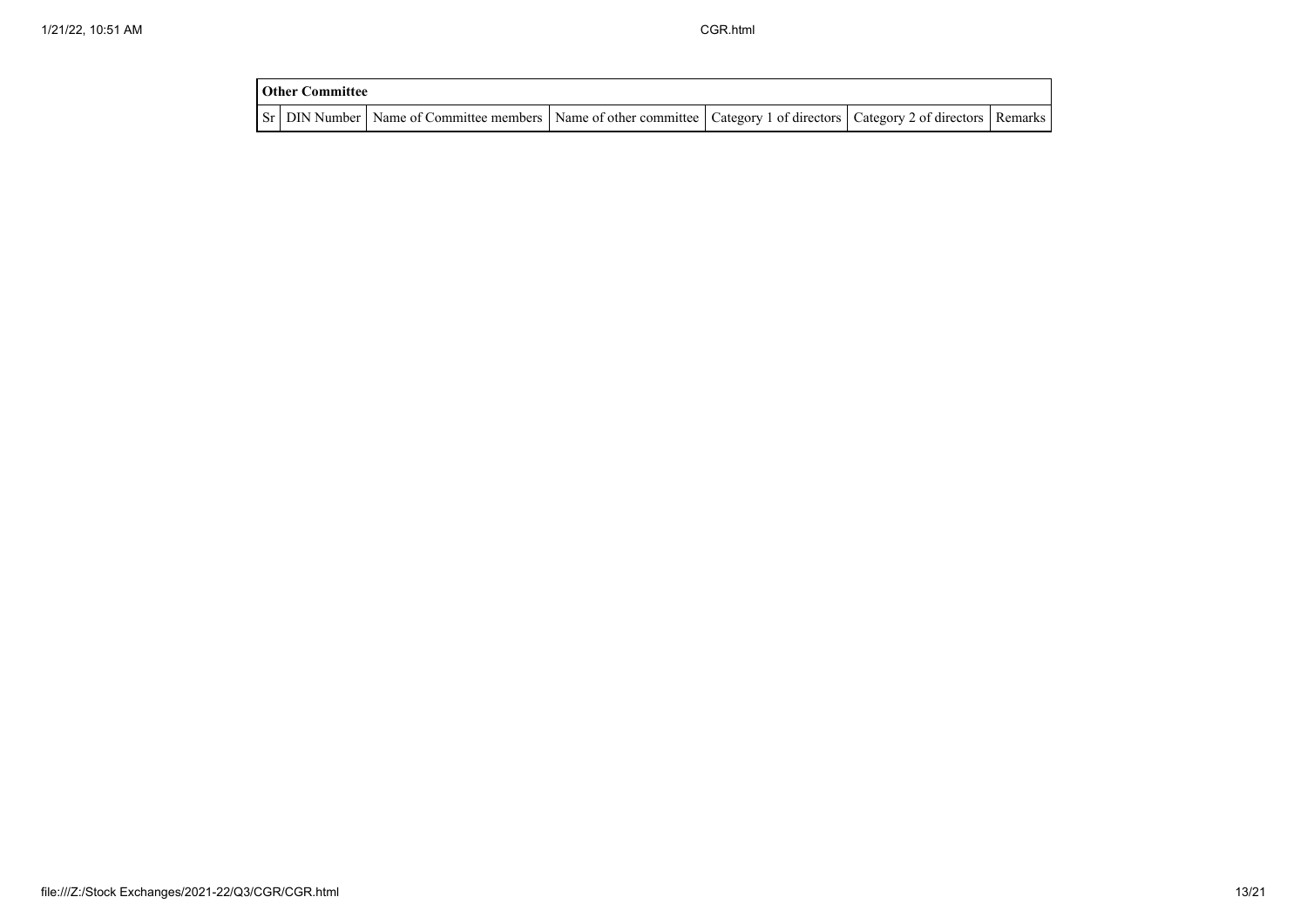|                | <b>Annexure 1</b>                                              |                                                                     |                                                                      |                                       |                                                     |                                                                                      |                                                                        |
|----------------|----------------------------------------------------------------|---------------------------------------------------------------------|----------------------------------------------------------------------|---------------------------------------|-----------------------------------------------------|--------------------------------------------------------------------------------------|------------------------------------------------------------------------|
|                | <b>Annexure 1</b>                                              |                                                                     |                                                                      |                                       |                                                     |                                                                                      |                                                                        |
|                | <b>III. Meeting of Board of Directors</b>                      |                                                                     |                                                                      |                                       |                                                     |                                                                                      |                                                                        |
|                |                                                                | Disclosure of notes on meeting of<br>board of directors explanatory |                                                                      |                                       |                                                     |                                                                                      |                                                                        |
| <b>Sr</b>      | $Date(s)$ of<br>meeting (if any)<br>in the previous<br>quarter | $Date(s)$ of<br>meeting (if any)<br>in the current<br>quarter       | Maximum gap<br>between any two<br>consecutive (in<br>number of days) | Notes for<br>not<br>providing<br>Date | Whether<br>requirement of<br>Quorum met<br>(Yes/No) | Number of Directors<br>present* (All directors<br>including Independent<br>Director) | No. of<br>Independent<br><b>Directors</b><br>attending the<br>meeting* |
|                | 28-07-2021                                                     |                                                                     |                                                                      |                                       | Yes                                                 | 9                                                                                    | $\overline{4}$                                                         |
| $\overline{2}$ |                                                                | $21 - 10 - 2021$                                                    | 84                                                                   |                                       | <b>Yes</b>                                          | 6                                                                                    | 3                                                                      |
| 3              |                                                                | 13-12-2021                                                          | 52                                                                   |                                       | Yes                                                 | 6                                                                                    | 3                                                                      |
| $\overline{4}$ |                                                                | 27-12-2021                                                          | 13                                                                   |                                       | Yes                                                 | 6                                                                                    | 3                                                                      |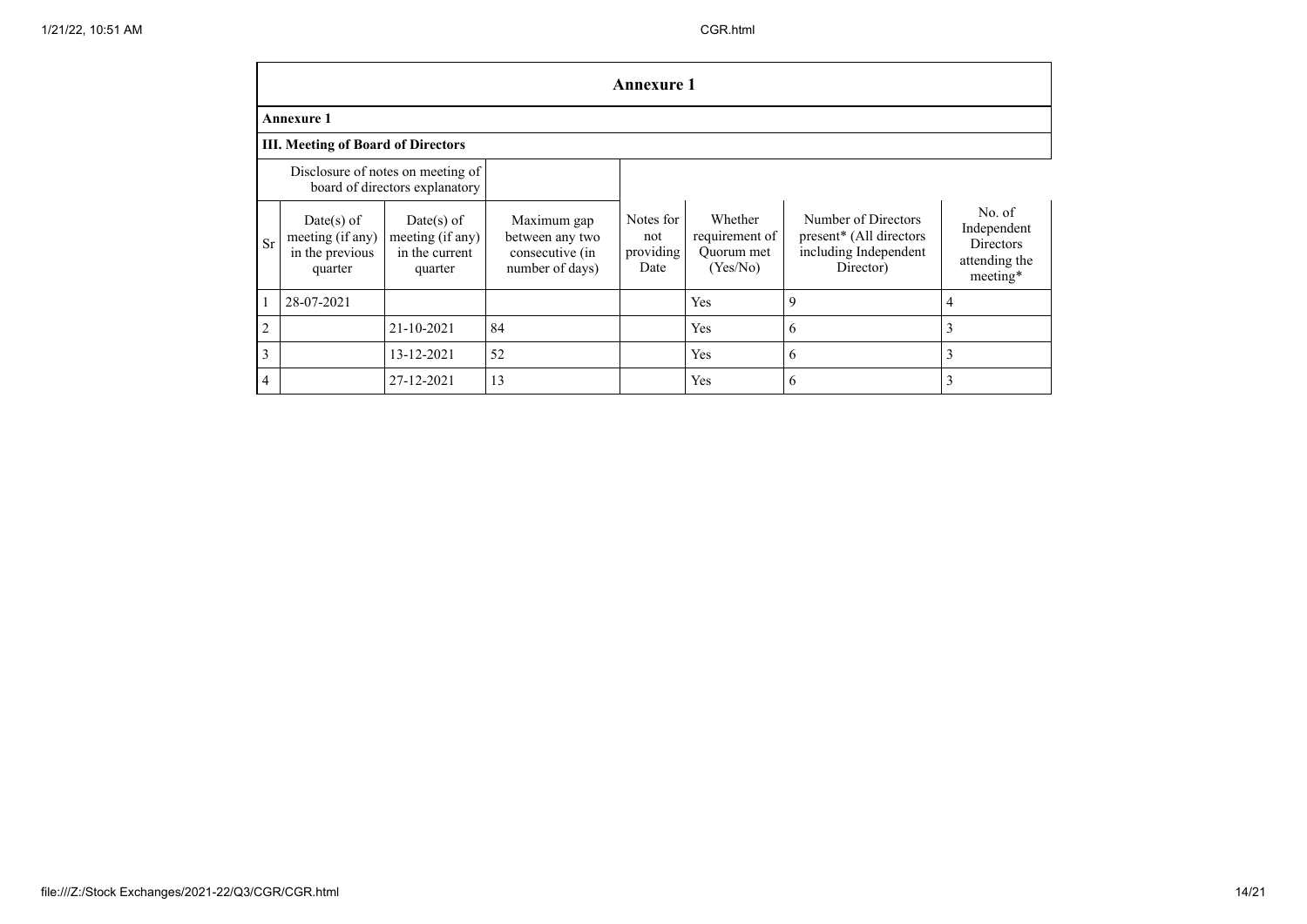|                | <b>Annexure 1</b>                         |                                                                                                            |                                                                      |                               |                                       |                                                        |                                                                                            |                                                                           |
|----------------|-------------------------------------------|------------------------------------------------------------------------------------------------------------|----------------------------------------------------------------------|-------------------------------|---------------------------------------|--------------------------------------------------------|--------------------------------------------------------------------------------------------|---------------------------------------------------------------------------|
|                | <b>IV. Meeting of Committees</b>          |                                                                                                            |                                                                      |                               |                                       |                                                        |                                                                                            |                                                                           |
|                |                                           |                                                                                                            | Disclosure of notes on meeting of committees explanatory             |                               |                                       |                                                        |                                                                                            |                                                                           |
| <b>Sr</b>      | Name of<br>Committee                      | $Date(s)$ of meeting (Enter<br>dates of Previous quarter<br>and Current quarter in<br>chronological order) | Maximum gap<br>between any two<br>consecutive (in<br>number of days) | Name of<br>other<br>committee | Reson for<br>not<br>providing<br>date | Whether<br>requirement<br>of Quorum<br>met<br>(Yes/No) | Number of<br>Directors present*<br>(All directors<br>including<br>Independent<br>Director) | No. of<br>Independent<br><b>Directors</b><br>attending<br>the<br>meeting* |
|                | Audit<br>Committee                        | 28-07-2021                                                                                                 |                                                                      |                               |                                       | Yes                                                    | 3                                                                                          | $\overline{4}$                                                            |
| $\overline{2}$ | Audit<br>Committee                        | 21-10-2021                                                                                                 | 84                                                                   |                               |                                       | Yes                                                    | 3                                                                                          | $\overline{2}$                                                            |
| 3              | Stakeholders<br>Relationship<br>Committee | 28-07-2021                                                                                                 |                                                                      |                               |                                       | Yes                                                    | 3                                                                                          | 4                                                                         |
| 4              | Stakeholders<br>Relationship<br>Committee | 21-10-2021                                                                                                 |                                                                      |                               |                                       | Yes                                                    | 3                                                                                          | $\overline{2}$                                                            |
| 5              | <b>Risk</b><br>Management<br>Committee    | 02-11-2021                                                                                                 |                                                                      |                               |                                       | Yes                                                    | 3                                                                                          | -1                                                                        |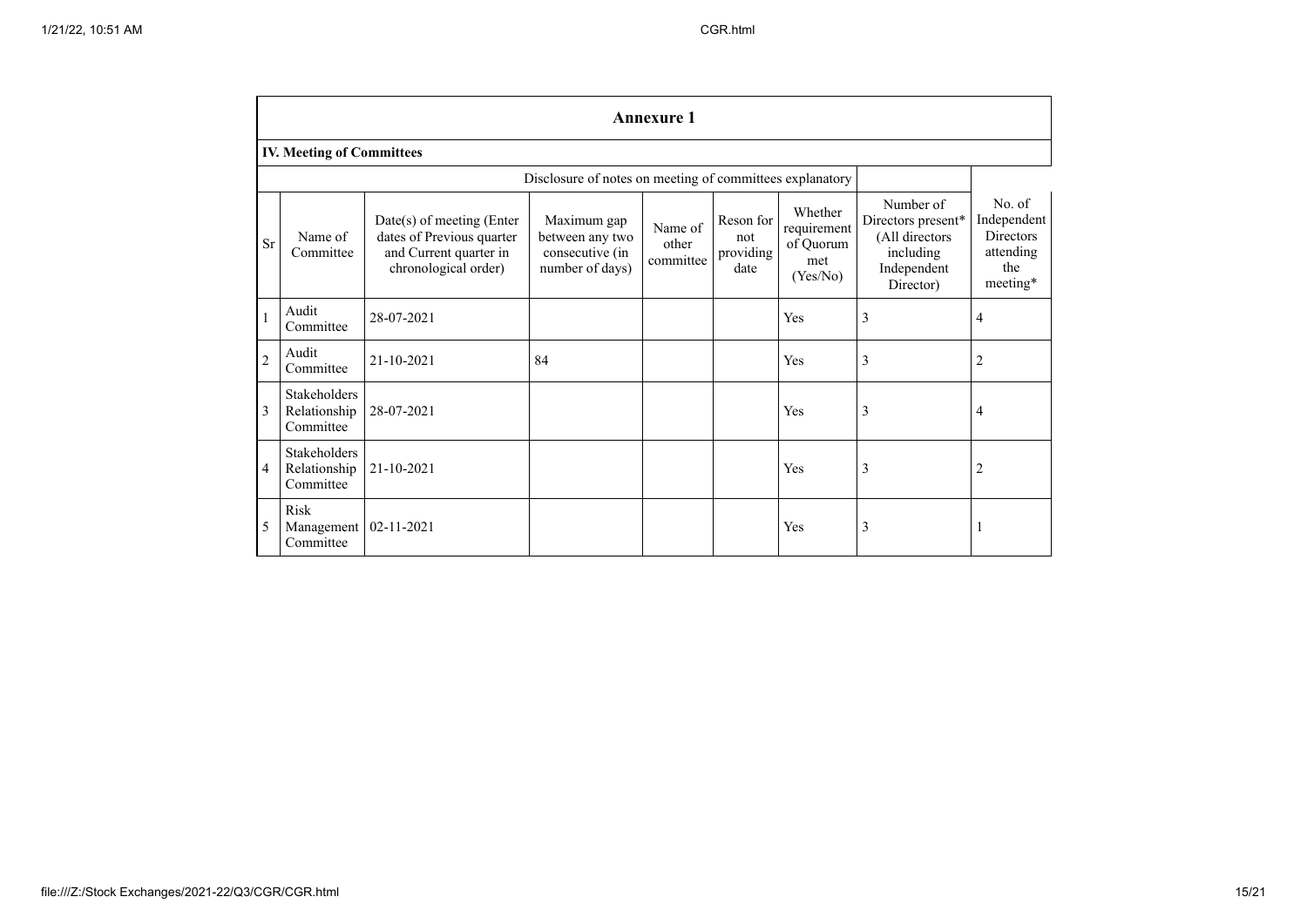|                | Annexure 1                                                                                                |                                  |                                                                    |  |  |  |
|----------------|-----------------------------------------------------------------------------------------------------------|----------------------------------|--------------------------------------------------------------------|--|--|--|
|                | V. Related Party Transactions                                                                             |                                  |                                                                    |  |  |  |
| Sr             | Subject                                                                                                   | Compliance status<br>(Yes/No/NA) | If status is "No" details of non-<br>compliance may be given here. |  |  |  |
|                | Whether prior approval of audit committee obtained                                                        | Yes                              |                                                                    |  |  |  |
| $\overline{2}$ | Whether shareholder approval obtained for material RPT                                                    | NA                               |                                                                    |  |  |  |
| 3              | Whether details of RPT entered into pursuant to omnibus approval<br>have been reviewed by Audit Committee | Yes                              |                                                                    |  |  |  |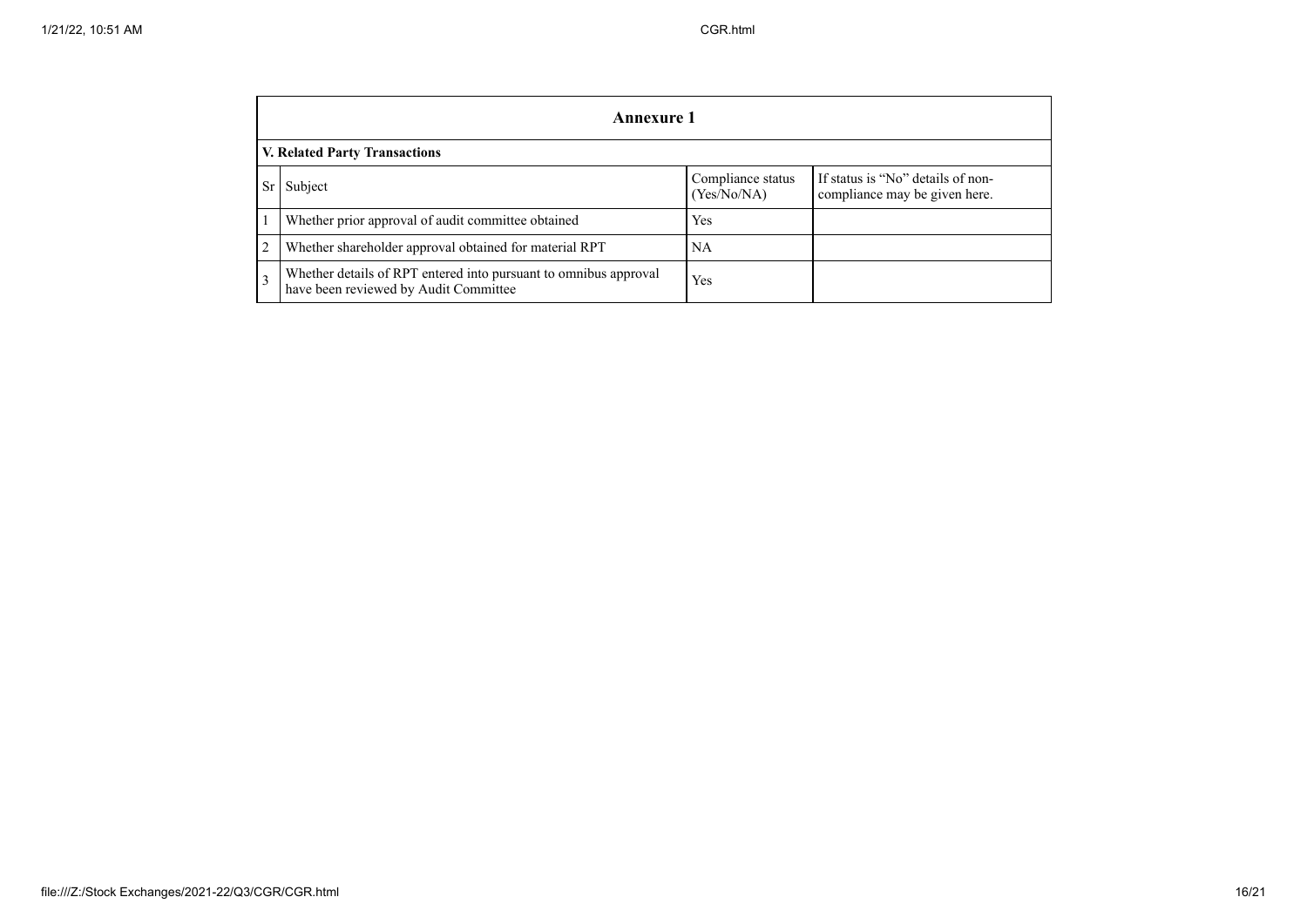|                         | Annexure 1                                                                                                                                                                                                      |                               |  |  |  |
|-------------------------|-----------------------------------------------------------------------------------------------------------------------------------------------------------------------------------------------------------------|-------------------------------|--|--|--|
|                         | <b>VI. Affirmations</b>                                                                                                                                                                                         |                               |  |  |  |
| <b>Sr</b>               | Subject                                                                                                                                                                                                         | Compliance<br>status (Yes/No) |  |  |  |
|                         | The composition of Board of Directors is in terms of SEBI (Listing obligations and disclosure requirements)<br>Regulations, 2015                                                                                | Yes                           |  |  |  |
| $\overline{c}$          | The composition of the following committees is in terms of SEBI(Listing obligations and disclosure requirements)<br>Regulations, 2015 a. Audit Committee                                                        | Yes                           |  |  |  |
| $\overline{\mathbf{3}}$ | The composition of the following committees is in terms of SEBI(Listing obligations and disclosure requirements)<br>Regulations, 2015. b. Nomination & remuneration committee                                   | Yes                           |  |  |  |
| 4                       | The composition of the following committees is in terms of SEBI(Listing obligations and disclosure requirements)<br>Regulations, 2015. c. Stakeholders relationship committee                                   | Yes                           |  |  |  |
| 5                       | The composition of the following committees is in terms of SEBI(Listing obligations and disclosure requirements)<br>Regulations, 2015. d. Risk management committee (applicable to the top 500 listed entities) | Yes                           |  |  |  |
| 6                       | The committee members have been made aware of their powers, role and responsibilities as specified in SEBI<br>(Listing obligations and disclosure requirements) Regulations, 2015.                              | Yes                           |  |  |  |
| $\overline{7}$          | The meetings of the board of directors and the above committees have been conducted in the manner as specified in<br>SEBI (Listing obligations and disclosure requirements) Regulations, 2015.                  | Yes                           |  |  |  |
| 8                       | This report and/or the report submitted in the previous quarter has been placed before Board of Directors.                                                                                                      | Yes                           |  |  |  |
| 9                       | Any comments/observations/advice of Board of Directors may be mentioned here:                                                                                                                                   | Textual<br>Information $(1)$  |  |  |  |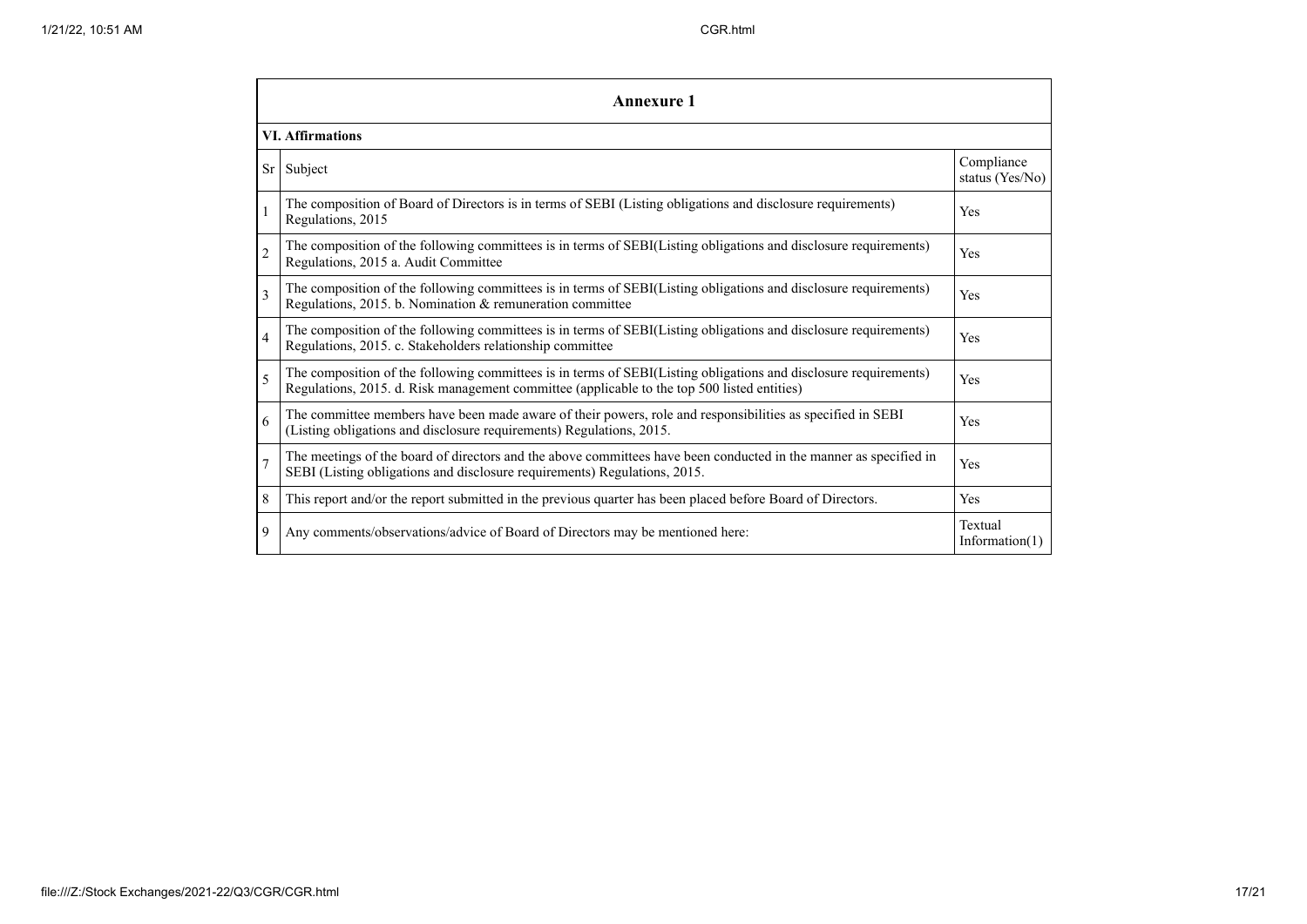|           | <b>Annexure 1</b> |                                          |  |  |
|-----------|-------------------|------------------------------------------|--|--|
| <b>Sr</b> | Subject           | Compliance status                        |  |  |
|           | Name of signatory | <b>VEENA NAIR</b>                        |  |  |
|           | Designation       | Company Secretary and Compliance Officer |  |  |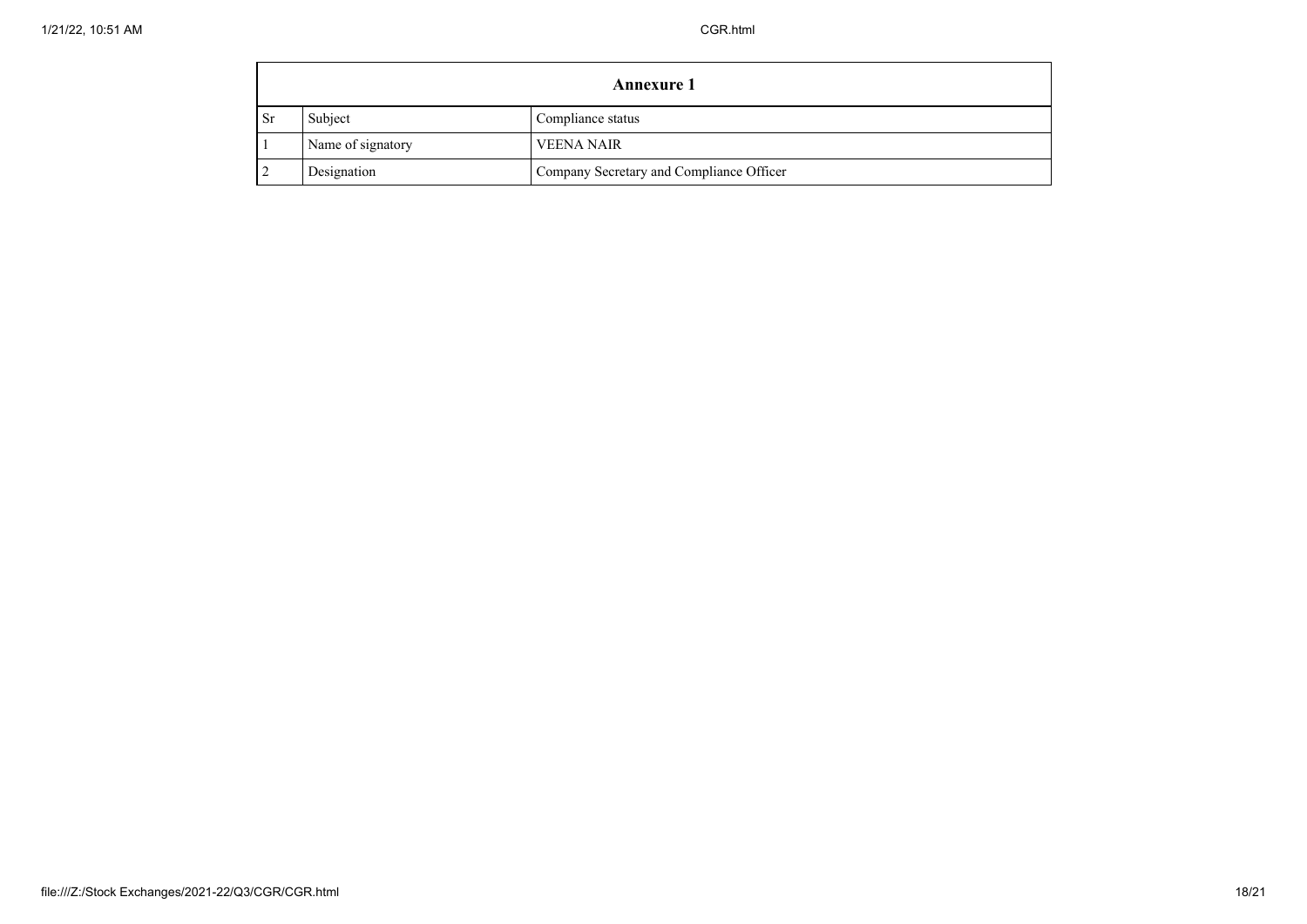| <b>Text Block</b>                                                                                                                                                                                                                                                                                                                                                                                                                                                                                                                                              |                                                                                                                                                                                                                                                                                                                                                                                                                                              |  |  |  |
|----------------------------------------------------------------------------------------------------------------------------------------------------------------------------------------------------------------------------------------------------------------------------------------------------------------------------------------------------------------------------------------------------------------------------------------------------------------------------------------------------------------------------------------------------------------|----------------------------------------------------------------------------------------------------------------------------------------------------------------------------------------------------------------------------------------------------------------------------------------------------------------------------------------------------------------------------------------------------------------------------------------------|--|--|--|
| The Honble National Company Law Tribunal, Mumbai bench, vide its Order dated 2nd December,<br>2021approved the Companys petition for a composite scheme of amalgamation under Sections 230 to<br>232 read with other applicable provisions of the Companies Act 2013, involving amalgamation of<br>subsidiary company - Gateway East India Private Limited with Gateway Distriparks Limited (GDL) and<br>post the aforesaid amalgamation, Gateway Distriparks Limited would amalgamate into subsidiary<br>company - Gateway Rail Freight Limited (GRFL). 2021. |                                                                                                                                                                                                                                                                                                                                                                                                                                              |  |  |  |
| Textual Information(1)                                                                                                                                                                                                                                                                                                                                                                                                                                                                                                                                         | The scheme has become effective from December 28, 2021.On the Effective Date, the Company shall<br>stand dissolved without being wound up as envisaged in Scheme. Further, pursuant to the Scheme, all<br>the shareholders holding shares in GDL as on the Record Date i.e., January 06, 2022, will be allotted<br>shares in GRFL in the ratio of 4:1, i.e., 4 Equity Shares of GRFL will be allotted against 1 Equity Share<br>held in GDL. |  |  |  |
|                                                                                                                                                                                                                                                                                                                                                                                                                                                                                                                                                                | The Transferee Company, GRFL, has initiated the process of filing the Information Memorandum with<br>SEBI and will be applying for listing of its securities.                                                                                                                                                                                                                                                                                |  |  |  |